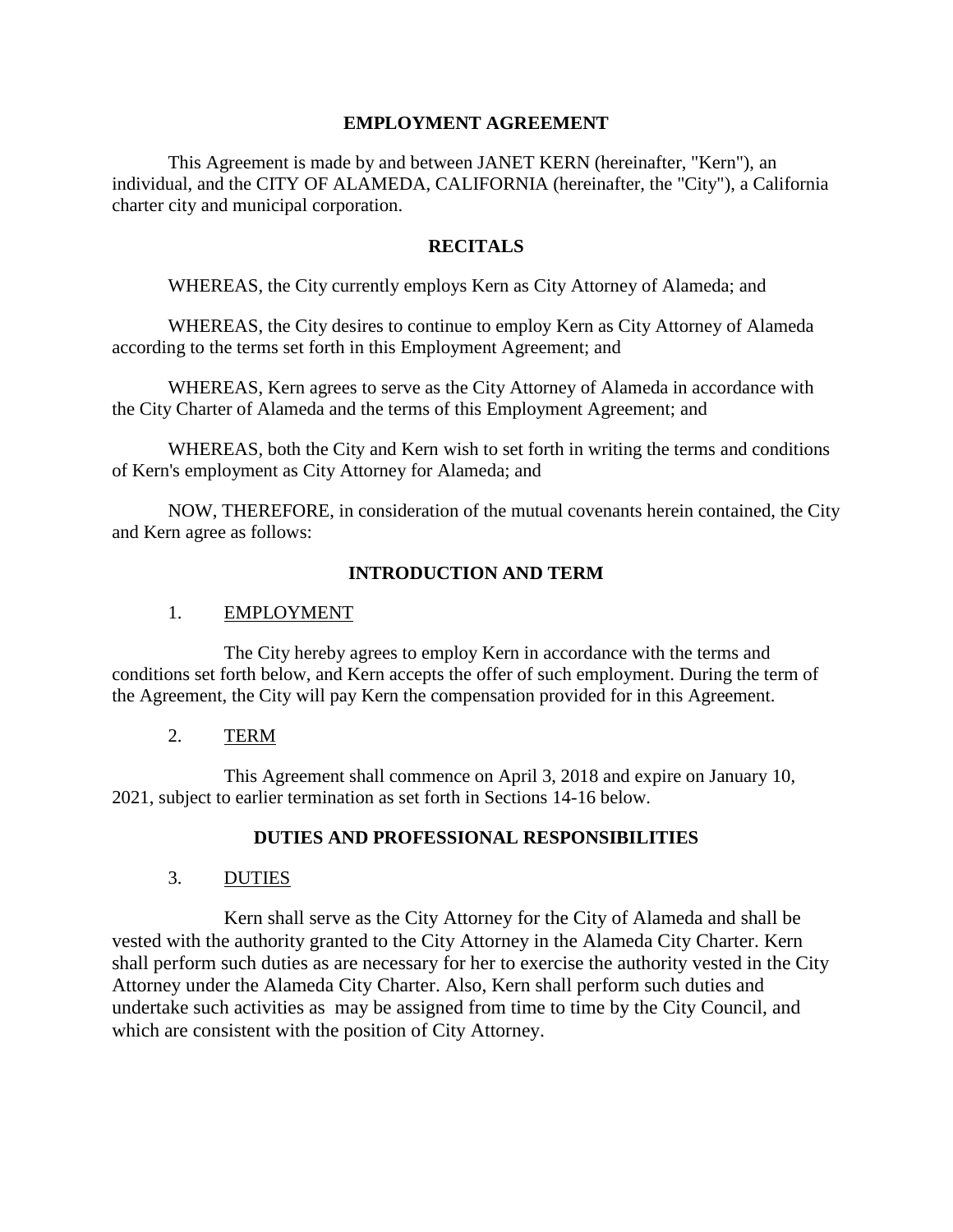### 4. HOURS OF WORK

Kern shall be an exempt employee under the Fair Labor Standards Act. Kern is expected to devote necessary time outside normal office hours to the business of the City. Kern's schedule of work each day and week may vary in response to the requirements of the work to be performed. Kern is expected to spend sufficient hours at Alameda City Hall to perform her duties.

### 5. OUTSIDE AND OTHER PROFESSIONAL ACTIVITIES

Kern agrees to devote all of her professional time and attention to the City's business during the term of this Agreement. Kern may engage in teaching, consulting, speaking, or other non-City business for which compensation is paid only with the advance written approval of the City Council.

The City acknowledges a mutual interest with Kern in having Kern, on occasion, undertake limited outside activities, including serving as an officer or a board member of municipal government organizations, or other related activities, provided that such activities do not distract Kern from the performance of her duties as City Attorney for Alameda, or otherwise create negative impacts for the City. Any outside activities in excess of the limited outside activities described in the prior sentence shall require approval of the Mayor.

The City shall pay for reasonable travel expenses incurred by Kern for official travel associated with the pursuit of Alameda's interests including, but not limited to, such other national, regional, state and local government groups or committees upon which Kern may serve as a member.

#### **COMPENSATION TO KERN**

### 6. SALARY

Effective April 3, 2018, Kern shall receive an annual salary of \$ \$237,000 per year. Salary is to be paid at the same intervals and in the same manner as other City Department Heads. Effective the first full pay period in January 2019, Kern shall receive an increase in base salary of 2.5%. Effective the first full pay period in January 2020, Kern shall receive an additional increase in base salary of 2.5%.

In each year of this Agreement, Kern and the Council shall jointly establish performance measures for Kern to achieve in the applicable year and provide Kern with an annual performance evaluation. Kern shall not have any right to a further compensation increase in addition to the salary adjustments described in the prior paragraph due to a particular rating on a performance evaluation; rather, any decision to increase salary, provide a lump sum payment based on performance or enhance any other element of compensation during the term of this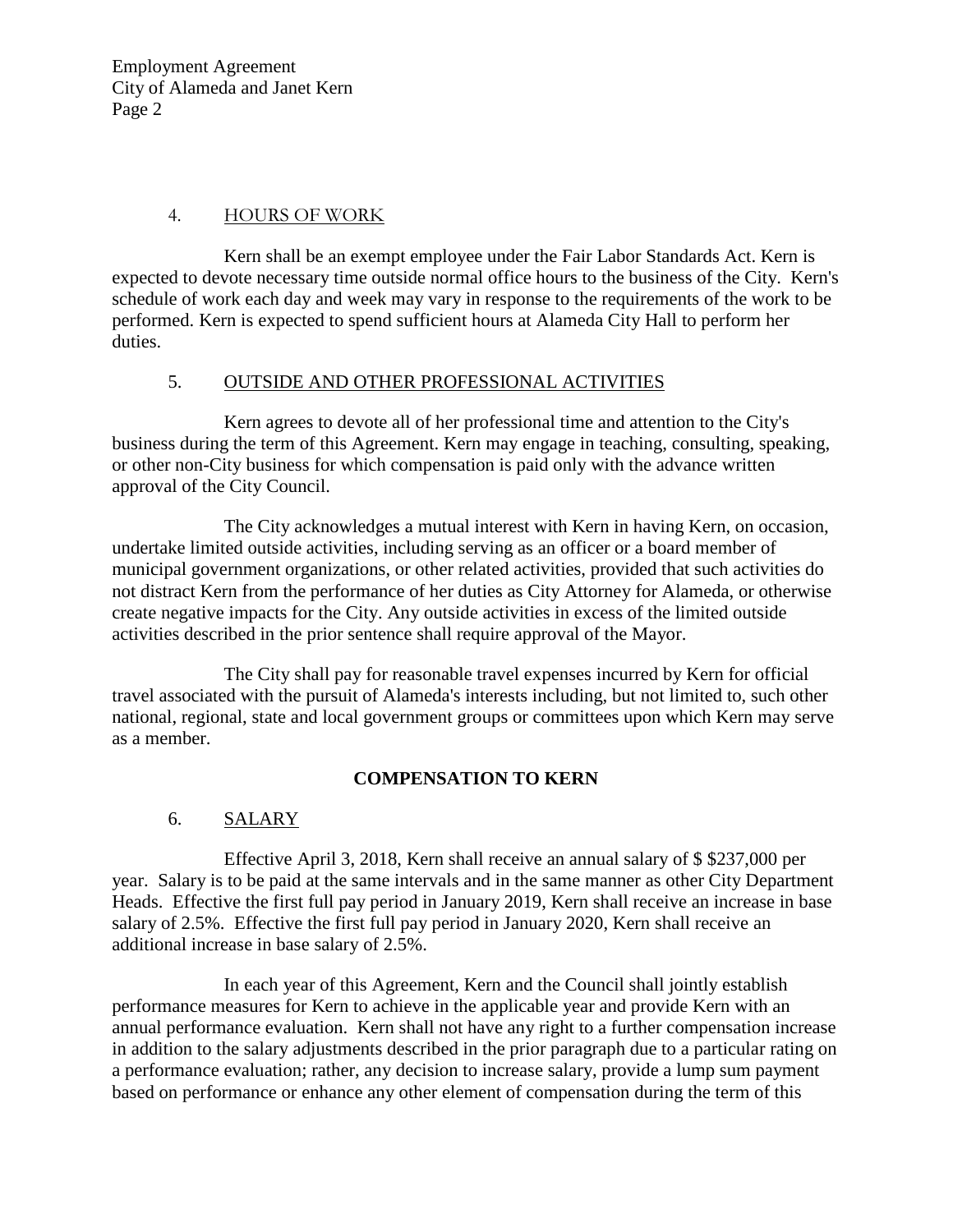Agreement, or the timing of any such increase or enhancement, shall be in the discretion of the City Council.

The Council shall not decrease Kern's compensation unless and except in the case of an across the board salary or other compensation decrease (including furloughs) applicable to all employees covered by the Executive Management Compensation Plan.

# 7. DEFERRED COMPENSATION

Kern shall be eligible to participate in the deferred compensation plan (Section 40 I money purchase pension plan), and receive the benefit of any City contributions to the money purchase pension plan or any other deferred compensation plan, to the same extent as City Department Heads.

# **RETIREMENT, HEALTH & OTHER BENEFITS**

# 8. RETIREMENT

Kern will be covered by the City's "miscellaneous" 2% at 55 PERS plan during her employment. Kern will pay both the 7.0% employee contribution for this benefit and an additional 1.868% of the employee's PERSable earnings toward the employer retirement contribution. This 8.868% contribution by Kern shall be in accordance with Section 414(h)(2) of the Internal Revenue Code under which employee contributions shall be tax deferred and not subject to taxation until the time of constructive receipt.

### 9. VACATION

Kern shall accrue, and may use, up to 25 days (200 hours) of paid vacation annually. Vacation shall be accrued bi-weekly. Kern may carry over accrued but unused vacation time from one year to the next; provided, however, she may not accrue a vacation balance higher than 40 days (320 hours). Upon separation from the City, Kern or, in the case of her death, Kern's heirs, shall be paid for all unused and accrued vacation time. Accumulated vacation balances shall be paid at Kern's salary rate at the effective date of her separation from employment with the City.

### 10. OTHER LEAVES

Except as provided in Section 9 above, Kern shall receive the same paid holidays and leave time benefits as other City Department Heads.

### 11. OTHER FRINGE BENEFITS

Kern shall be provided medical coverage, disability benefits, and dental coverage or any other additional benefits offered to all Department Heads in the Executive Management Compensation Plan, excluding benefits specific to safety department heads, at the same levels and under the same conditions that are provided to other City Department Heads.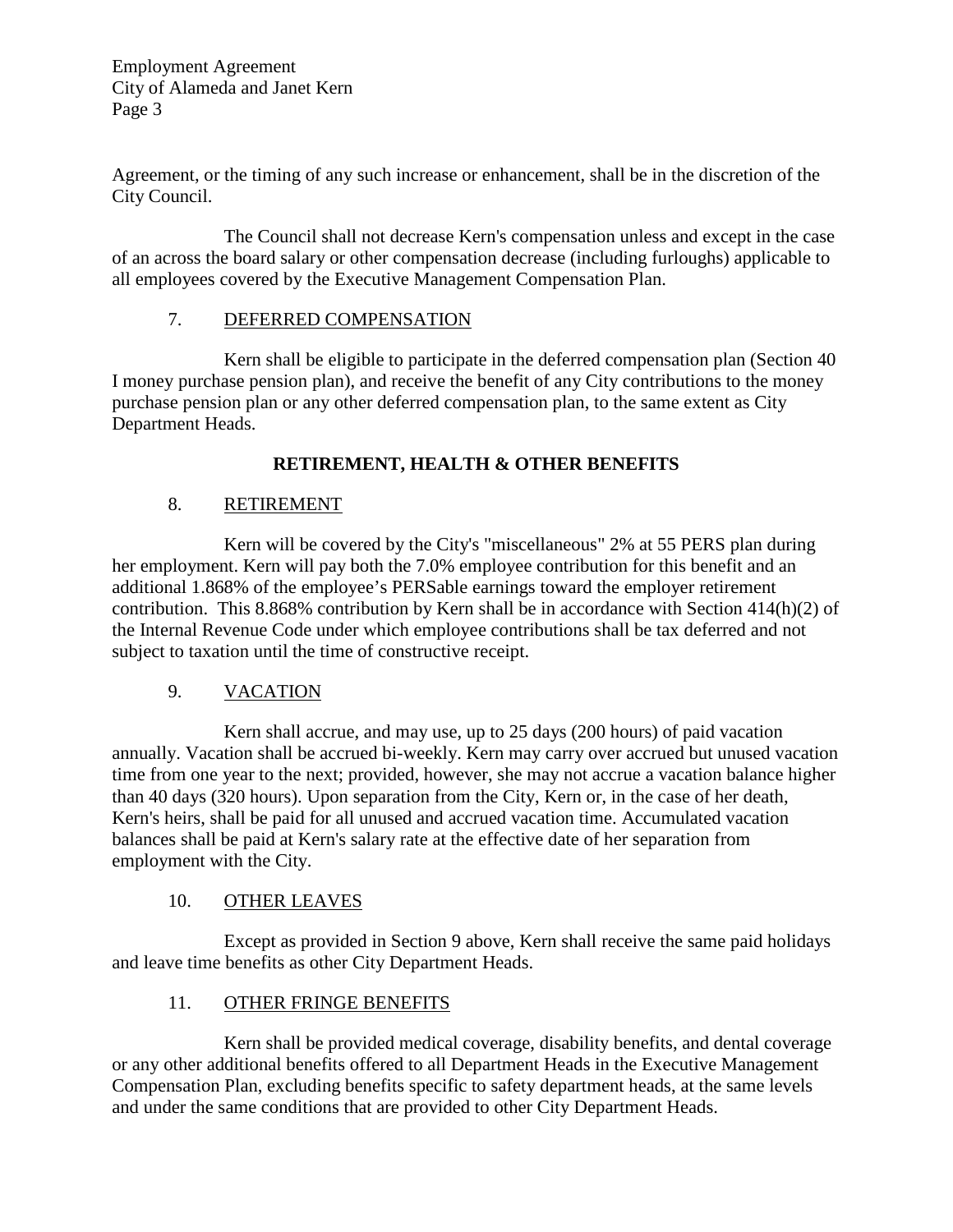The City shall pay such other mandatory employer costs associated with Kern's employment including unemployment compensation, workers' compensation and Medicare contributions.

# 12. AUTO ALLOWANCE

Kern shall be entitled to the same automobile allowance offered to the Department Heads in the Executive Management Compensation Plan but not less than \$250 each month. The allowance is in exchange for Kern making her personal automobile available for her use for City related business at all times. Kern will also be entitled to mileage reimbursement at standard rates for trips requiring total driving of over 100 miles taken on City business.

# 13. MEMBERSHIP DUES / CONFERENCES

The City will pay Kern's California State Bar dues as well as other professional dues (up to a total maximum of \$2,500), necessary to ensure Kern's participation in such programs that enhance both Kern' standing and the City's reputation.

The City also will pay the cost of continuing legal education classes and related necessary costs required for Kern to maintain California State Bar membership. Kern understands that the City will pay the cost and related expenses (if any) of local classes or internet classes and that continuing legal education costs that require travel from the local area require approval of the Mayor.

The City also will pay for the cost of appropriate professional conferences related to municipal and legal affairs as approved through the annual budget process.

# **SEPARATION FROM EMPLOYMENT**

### 14. RESIGNATION/RETIREMENT

Kern agrees to give the City at least ninety (90) days written notice of the effective date of Kern's resignation or retirement.

### 15. TERMINATION

The City, through its City Council, may terminate this Agreement prior to the expiration of the term of this Agreement as set forth in Section 2, above, at its sole and absolute discretion, with or without cause. The term "cause" is defined, for the purposes of this Agreement, as set forth in Section 16 below.

If the City terminates this Agreement without "cause" effective prior to January 9, 2019, Kern will be paid a lump sum severance amount equal to four (4) months' salary if Kern signs and delivers to the City Council a general and full release of all claims against the City, including without limitation its current and former elected officials, officers,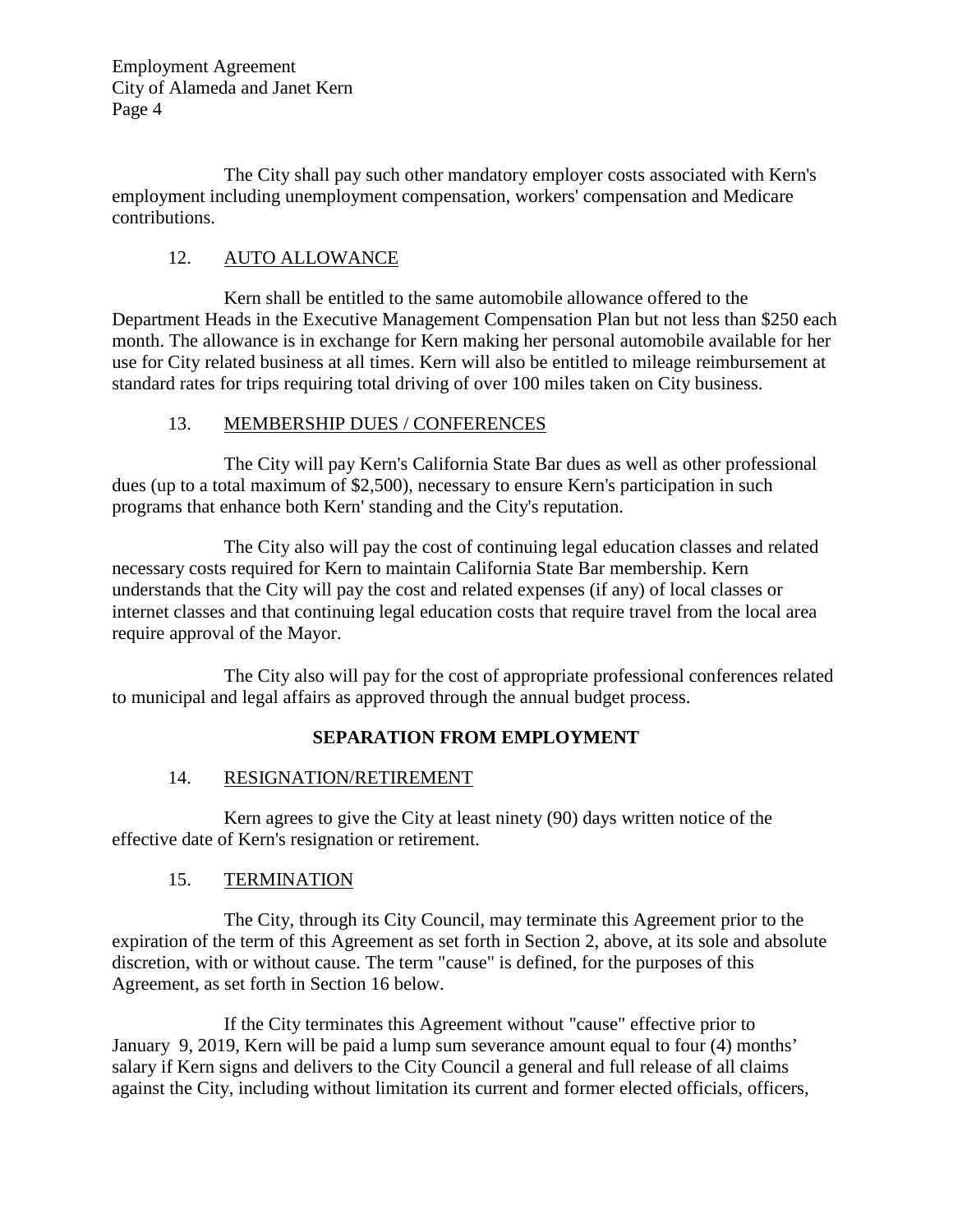agents and employees, in a form satisfactory to the City Council. In exchange for the payment of severance, Kern also agrees to cooperate with the City in the transition of her duties to a new or interim City Attorney. The City shall also reimburse Kern for her COBRA coverage for up to four (4) months following her termination.

### 16. CAUSE

In the event Kern is terminated for (I) continued abuse of drugs or alcohol which materially affects the performance of her duties; (2) repeated and protracted unexcused absences from the City Attorney's office; (3) conviction of a felony; ( 4) conviction of a misdemeanor involving moral turpitude; (5) acceptance of employment from another source which is inconsistent with full time employment as Alameda's City Attorney and in violation of Section 5 of this Agreement; (6) failure to maintain a license to practice law in California; (7) inability due to a health condition to perform the essential functions of the City Attorney position or (8) any material breach of this Agreement, the City shall have no obligation to continue the employment of Kern or to pay any severance under Section 15 of this Agreement. Any one or more of the above enumerated items constitutes "cause" for purposes of this Agreement.

### 17. EXPIRATION OF AGREEMENT

Per Section 2 of this Agreement, the expiration date of this Agreement shall be January 9, 2019, unless the City and Kern enter into a written agreement to extend the term of this Agreement.

If the City Council does not wish to extend the term of this Agreement beyond the four year term described in Section 2, the City Council through the Mayor should provide written Notice at least ninety (90) days prior to the expiration of this Agreement. Kern shall provide the City Council with a reminder, in writing, of the deadline date for said Notice at least 30 calendar days in advance of the deadline date for said Notice. Such Notice by the Council shall be for the benefit of Kern and shall be deemed a procedural obligation only, and the act of giving Notice regarding expiration of the Agreement shall not be deemed a removal from office under Charter Section 2-2(b), and Kern's last day of employment in the event of such Notice would remain as set forth in Section 2 of this Agreement. No severance shall be due Kern as a result of the City providing Notice consistent with this paragraph.

If the City Council does not timely provide the Notice described in this Section, Kern shall be entitled to payment of a lump sum severance amount equal to one month salary (if the City provides the Notice from 60-89 calendar days before the Agreement expires), two months' salary (if the City provides the Notice from 30-59 calendar days before the Agreement expires) or three months' salary (if the City provides the Notice from 1-29 days before the Agreement expires or does not provide the Notice) if Kern signs and delivers to the City Council a general and full release of all claims against the City, including without limitation its current and former elected officials, officers, agents and employees, in a form satisfactory to the City Council. Kern shall not be entitled to any severance if she does not sign and deliver an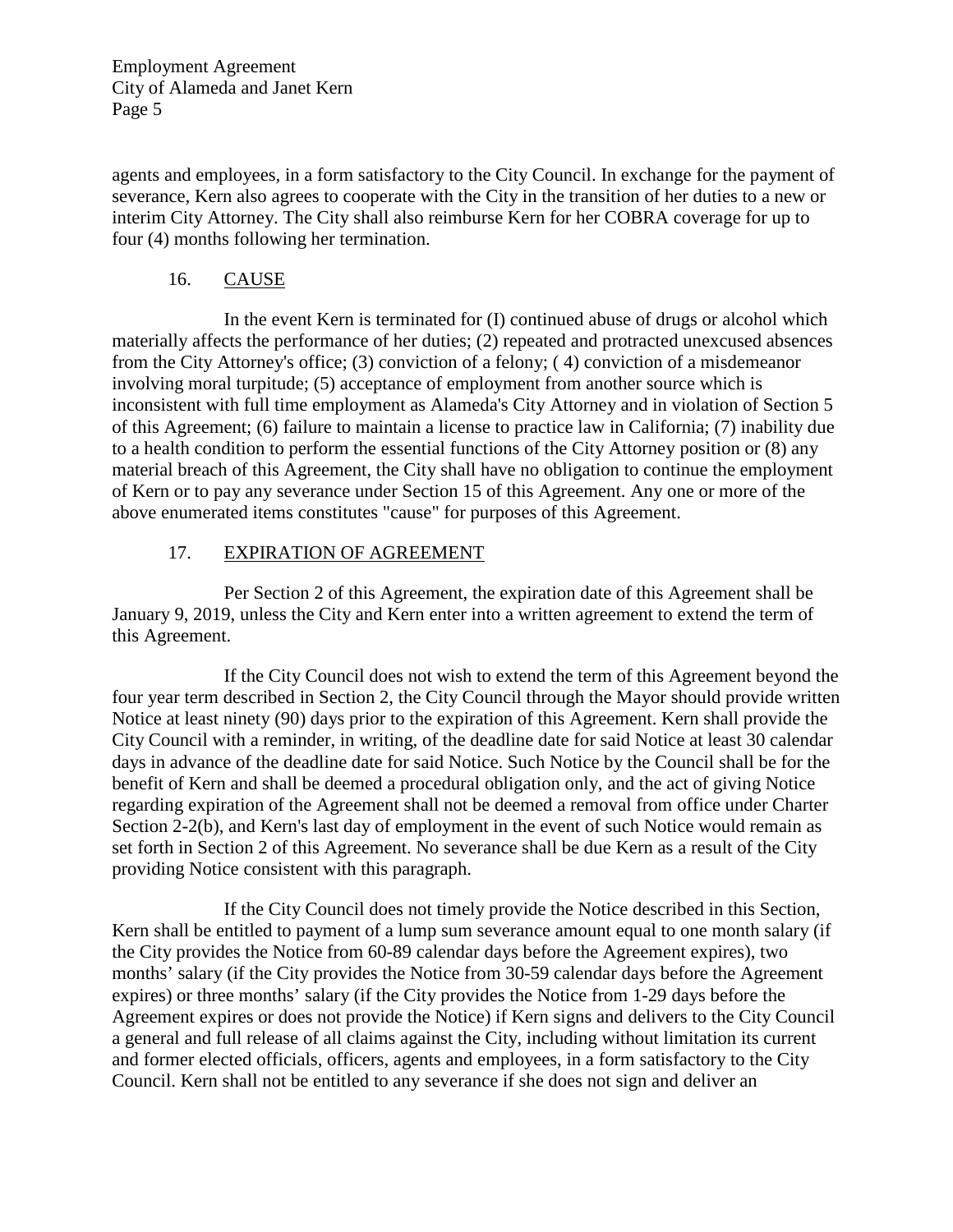appropriate release, and untimely Notice or failure by the City to provide Notice under this Section shall not change the expiration date of this Agreement.

# **MISCELLANEOUS PROVISIONS**

### 18. REIMBURSEMENT

Kern is entitled to reimbursement for all sums necessarily and reasonably incurred and paid by her in the performance of her duties. Kern shall submit a claim form to the City for any such claims in the same form and manner as is required by the City's law or by custom and practice among other City Department Heads.

### 19. BONDS/LEGAL FEES

The City shall pay the full cost of any bonds, fidelity or otherwise, required of Kern under any applicable state or local law or ordinance relative to her performance of her duties as City Attorney. In the event of any legal action between Kern and the City to enforce the terms of this Agreement, the prevailing party shall be entitled to reasonable attorneys' fees and costs; provided however, that the total amount of recoverable fees and costs shall not exceed \$75,000. A legal action by Kern that does not concern enforcement of the terms of this Agreement, including but not limited to an action alleging discrimination or harassment or retaliation or wrongful termination, shall not be subject to this cap on recoverable fees and costs.

### 20. INDEMNIFICATION

The City agrees to defend, hold harmless, and indemnity Kern against any claims, demands, or legal actions, whether specious, frivolous, or otherwise, arising out of an alleged action or omission, direct or indirect, occurring within the scope and during the course of Kern's employment with the City. Kern will cooperate in good faith with the City with respect to the defense of such claims, demands or legal actions.

### 21. SEVERABILITY

In the event that any term of this Agreement is finally held or determined to be illegal or void by a court having jurisdiction over the City and Kern, the remainder of this Agreement shall remain in full force and effect unless the term or terms held to be illegal or void are wholly inseparable from the remaining portions of the Agreement.

### 22. PARITY IN CONSTRUING AGREEMENT

Both the City and Kern have had the opportunity to participate in the drafting of this Agreement. Consequently, terms, conditions, or provisions of this Agreement shall not be construed against one party and in favor of the other based upon who actually drafted the Agreement.